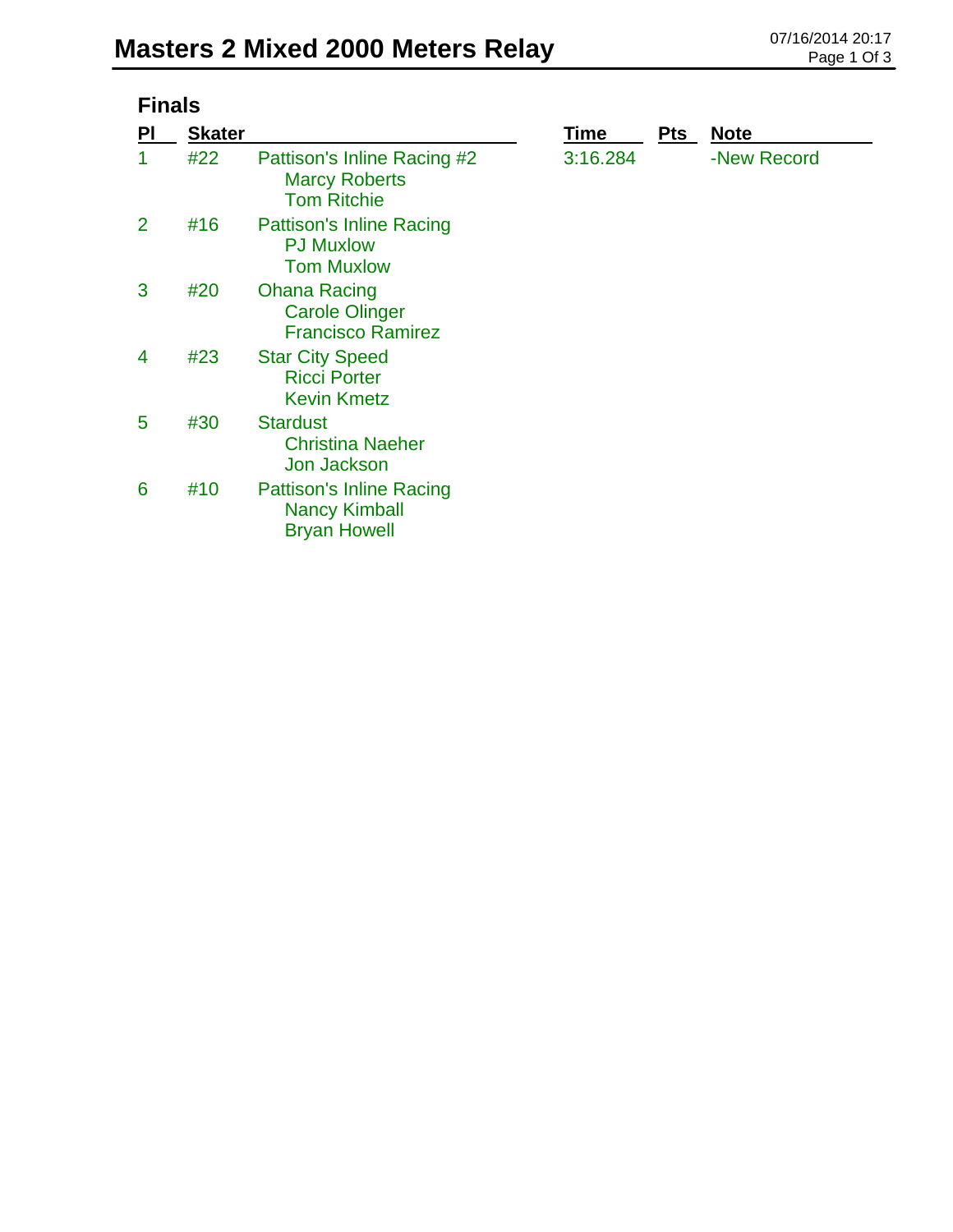## **Masters 2 Mixed 2000 Meters Relay** 07/16/2014 20:17<br>Page 2 Of 3

|    | Heat #1       |                                                                                 |             |     |                |
|----|---------------|---------------------------------------------------------------------------------|-------------|-----|----------------|
| PI | <b>Skater</b> |                                                                                 | <u>Time</u> | Pts | <b>Note</b>    |
| 1  | #23           | <b>Star City Speed</b><br><b>Ricci Porter</b><br><b>Kevin Kmetz</b>             | 3:29.807    |     | E <sub>1</sub> |
| 2  | #30           | <b>Stardust</b><br><b>Christina Naeher</b><br>Jon Jackson                       |             |     | C <sub>1</sub> |
| 3  | #10           | <b>Pattison's Inline Racing</b><br><b>Nancy Kimball</b><br><b>Bryan Howell</b>  |             |     | A <sub>1</sub> |
| 4  | #31           | Ohana Racing #2<br><b>Veronica Beckett</b><br><b>John Ristine</b>               |             |     | <b>B2</b>      |
| 5  | #35           | Piedmont Speed Team #2<br><b>Jennifer Pace</b><br><b>Scott Holmes</b>           |             |     | H <sub>2</sub> |
| 6  | #14           | Star City Speed #3<br><b>Roberta Meyer</b><br>Han-Wei Wang                      |             |     | E <sub>3</sub> |
| 7  | #24           | <b>Texas Speed Club #2</b><br><b>Wendy Salome</b><br><b>Will Sullivan</b>       |             |     | D <sub>2</sub> |
|    |               | <b>Skate World Vipers #2</b><br><b>Deborah White</b><br><del>James Howard</del> |             |     | F2             |